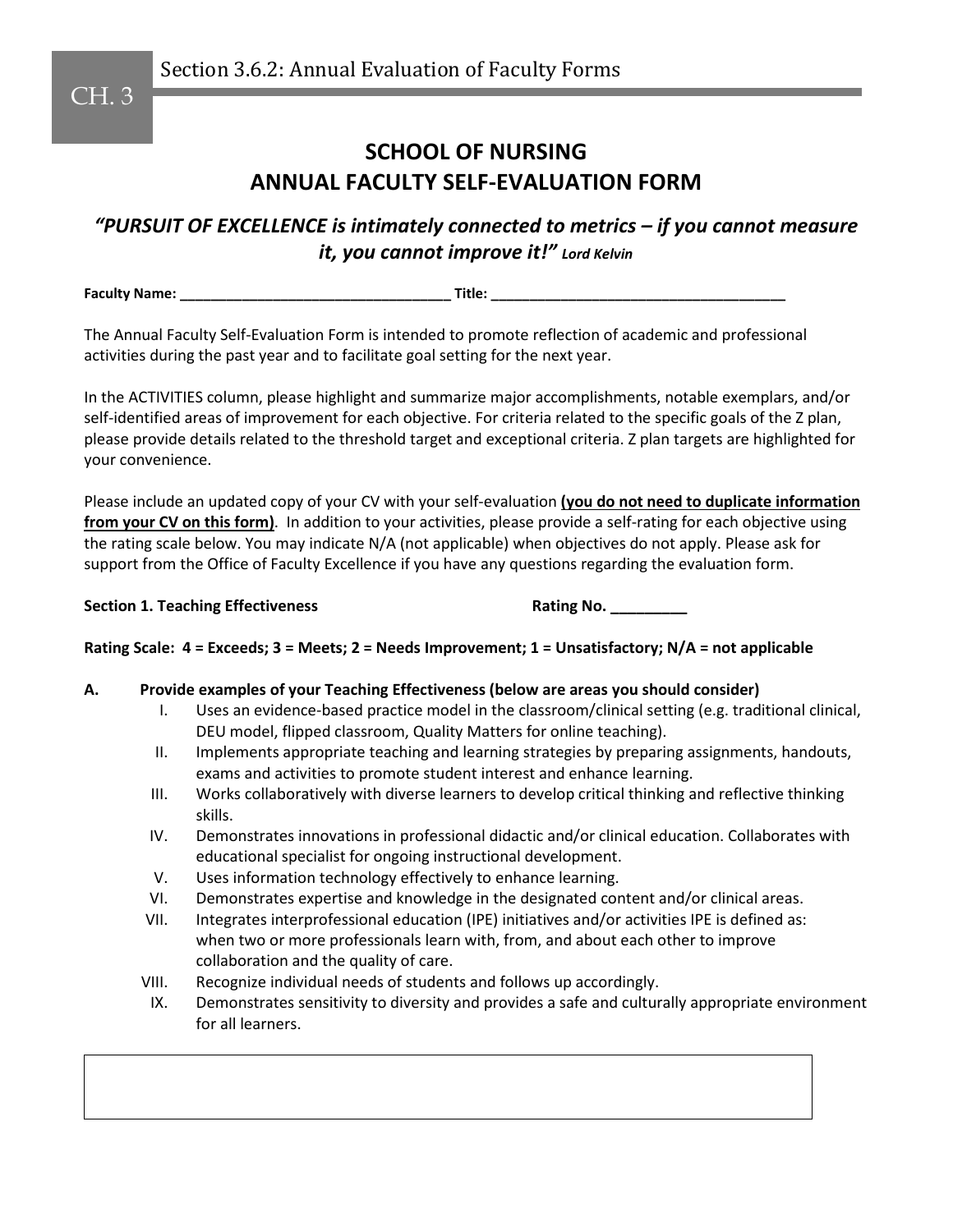## **B. Provide Example of your use of Teaching Evaluation in your work (below are areas you should consider)**

- I. Implements teaching/clinical techniques based on student and faculty feedback.
- II. Demonstrates use of evaluations (including quantitative and qualitative student, peer, and selfevaluations) to improve teaching and clinical effectiveness.

**C. Describe participation on Curriculum related committees and/or working groups (undergraduate or graduate). Program development and evaluation activities** 

**D. Indicate other teaching activities that were for your own development not included above (e.g. NCLEX Prep Classes, Computerized Testing Workshops, Simulation activities, RN PREP, and/or required annual ATI education for faculty teaching in UG program).**

**Incentive Plan** 

**A. Provide Teaching Peer Review Evaluation Rating No. \_\_\_\_\_\_\_\_\_\_**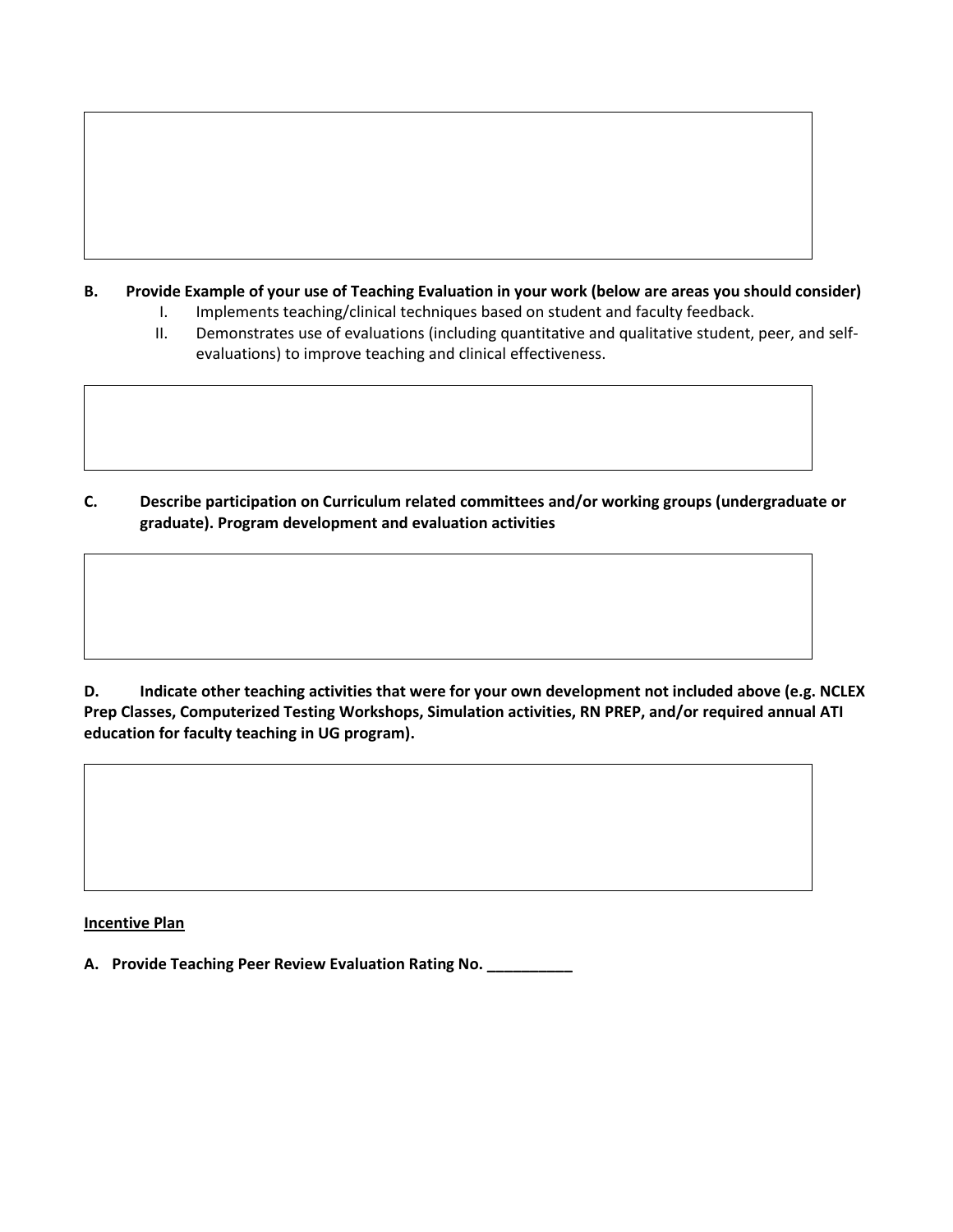# Section 2. Research and/or Scholarship **Rating No. Rating Scale: 4 = Exceeds; 3 = Meets; 2 = Needs Improvement; 1 = Unsatisfactory; N/A = not applicable**

- **A. Provide a list of Scholarly Dissemination (these are those not included incentive plan – see below)**
	- (1) Manuscripts *submitted* for publication in peer-reviewed journals. from July 2019 to June 2020. Develops workshops and/or online webinars. Publishes textbook, monographs, teaching module, editorials, or book chapters.

**Incentive Plan** 

**A. Z-PLAN GOAL: Please list of scholarly peer-reviewed publications (submitted, in press, or published online ahead-of-print) from July 2019 to June 2020.** 

**B. Z-PLAN GOAL: Please provide authors title, date, venue and type of presentation (e.g. poster, podium, keynote). Please also indicate whether the presentation was regional/national/international.** 

**C. Submits proposals to funding opportunities. Z-PLAN GOAL: Please provide details of proposal submissions from JULY 2019 to JUNE 2020 (Agency and funding requested)**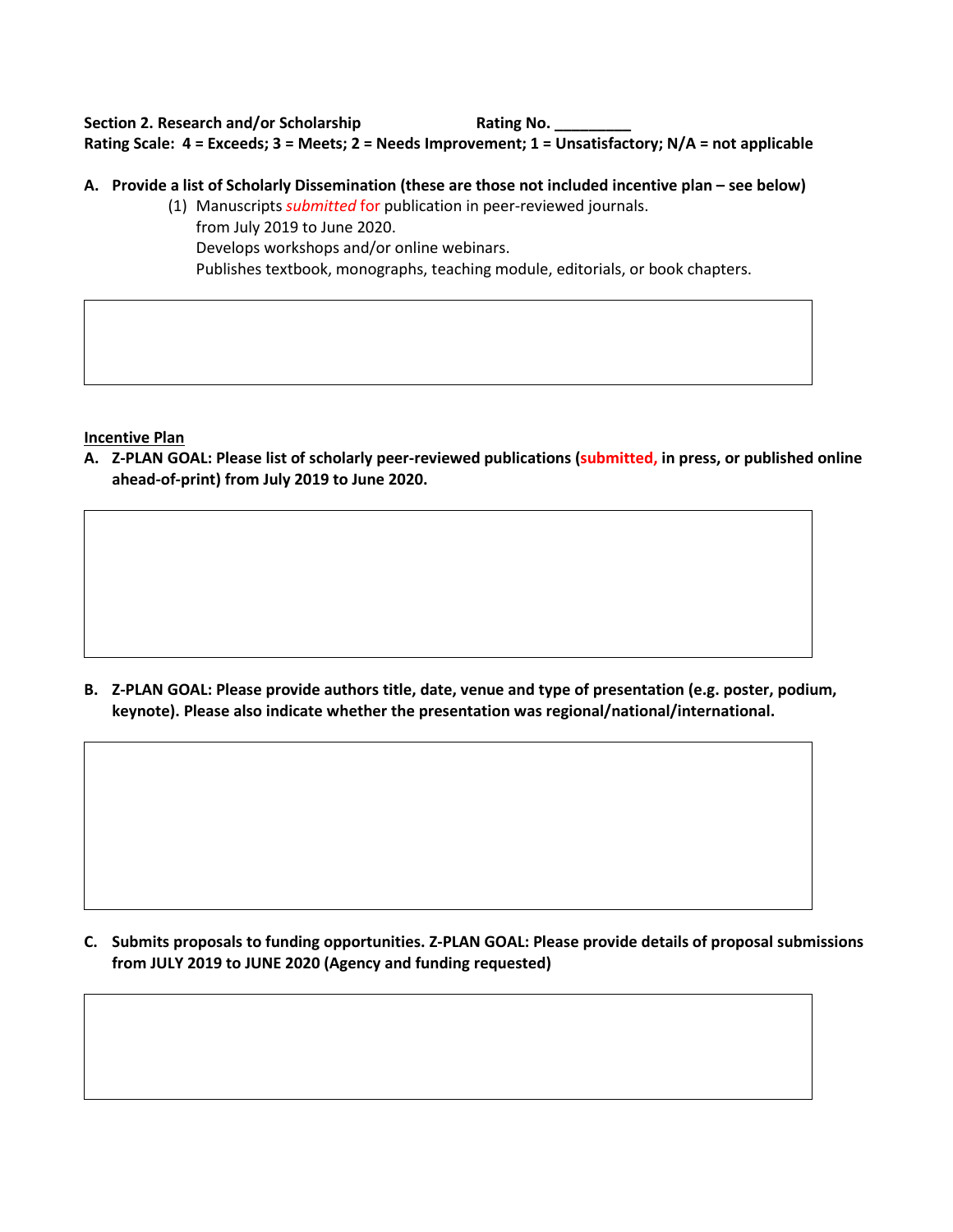**D. Obtains funding to support research, health practice, and education. Z-PLAN GOAL: Please provide details of funding received from JULY 2019 to JUNE 2020 (Agency and funding received).**

# **Section 3. Clinical Services (Clinical Practice Section Below ONLY applies to faculty providing service/clinical care within NSRDP) Rating No.**

# **Rating Scale: 4 = Exceeds; 3 = Meets; 2 = Needs Improvement; 1 = Unsatisfactory; N/A = not applicable**

# A. **Provide examples of your Practice Activities**

- I. Provides services that are consistent with agency mission and philosophy.
- II. Provides services that are consistent with relevant standards of practice and/or clinical guidelines.
- III. Provides services as scheduled.
- IV. Collaborates effectively with other members of the health care team and actively seeks an interprofessional approach to practice.
- V. Displays effective communication skills with clients and others.
- VI. Displays effective leadership skills.
- VII. Provides services or support in response to organizational and/or community needs.
- VIII. Manages resources in an efficient and cost-effective manner.
- IX. Seeks professional certification(s) in area of clinical expertise.

**Section 4. Service Activities Rating No. Rating No. Rating Scale: 4 = Exceeds; 3 = Meets; 2 = Needs Improvement; 1 = Unsatisfactory; N/A = not applicable**

**A. Academic Service (see examples below)**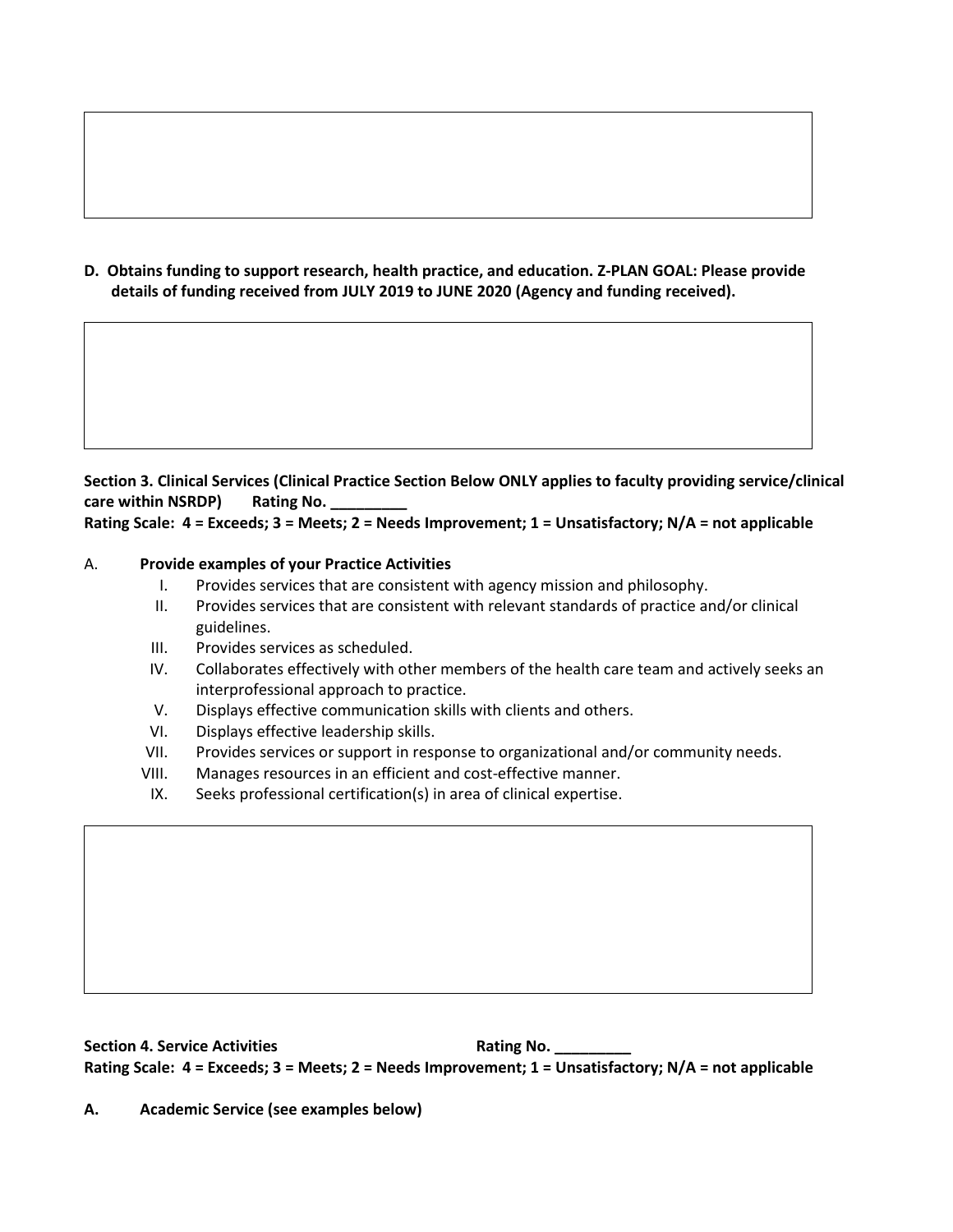- I. List service activities at the school level (e.g. committees and candidate interviews).
- II. List service activities at the university level (e.g. governing and standing committees
- III. List external service activities at the regional, national and/or international level (e.g. grant review panels, advisory boards, editorial boards).

# **B. Professional/Community service activities (see examples below)**

- I. Actively participates in community/ professional activities (i.e. committees, boards, panels)
- II. Performs in leadership roles in community
- III. Serves as a professional consultant and expert for education, health practice and research.
- IV. List external service activities at the regional, national and/or international level (e.g. grant review panels, advisory boards, editorial boards).
- V. Collaborates in research and scholarship related to interprofessional education. (Please provide details (project or activity name; collaborators from other schools/departments; and how you collaborate)
- I. Actively participates in professional nursing and interprofessional organizations. (Please provide name and position)

### **D. Mentoring**

- I. Mentors new/other faculty in the development of teaching and/or clinical skills
- II. Assists new/other faculty with online learning applications
- III. Collaborates with other faculty in areas of classroom and/or clinical expertise
- IV. Has put in place a mentoring contract with another faculty member in the School of Nursing.
- V. Mentors students (undergraduate/graduate/external)
	- a. Mentors student (Supplemental Instruction Leaders, Undergraduate Research Mentees, Clinical Excellence Mentees, Research Assistants, Work Study Students, Lab Assistants, Graduate Assistants, etc.) in their professional development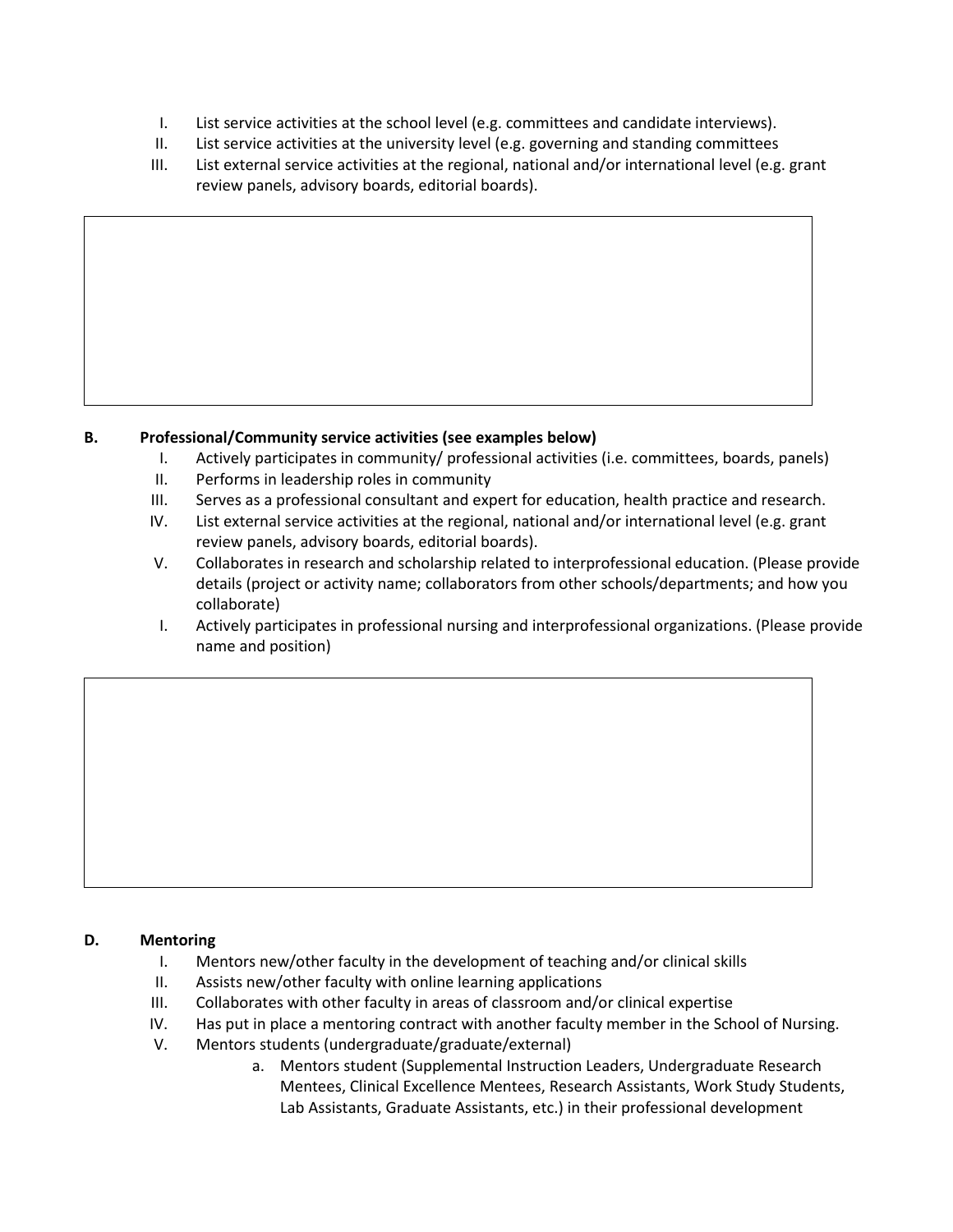- b. Outcome Measures Please list all of the following that resulted from your interaction with your student mentee and specify or describe below. (i.e. Publication, Presentation or poster, New teaching method or facilitation strategy, Clinical expertise, Conducting research, Service activities (e.g., community service, political activity, professional organization), Development of a program (e.g., educational/clinical intervention), Job change/promotion, Grant writing/submission, or Other)
- VI. Serves as a member or chair of PHD dissertation committees and/or DNP projects

### **E. List honors and awards related to teaching, research/scholarship, practice or service.**

#### **Section 5. Professionalism**

- A. Demonstrate ethical integrity and sensitivity to human diversity in teaching, research/scholarship, and clinical practice
- B. Works collegially with faculty and staff
- C. Contributes effectively to the team product to support the SON mission and vision
- D. Models professionalism to students within and beyond the classroom
- E. Adheres to university and SON policies related to classroom and/or clinical teaching, research/scholarship, and service.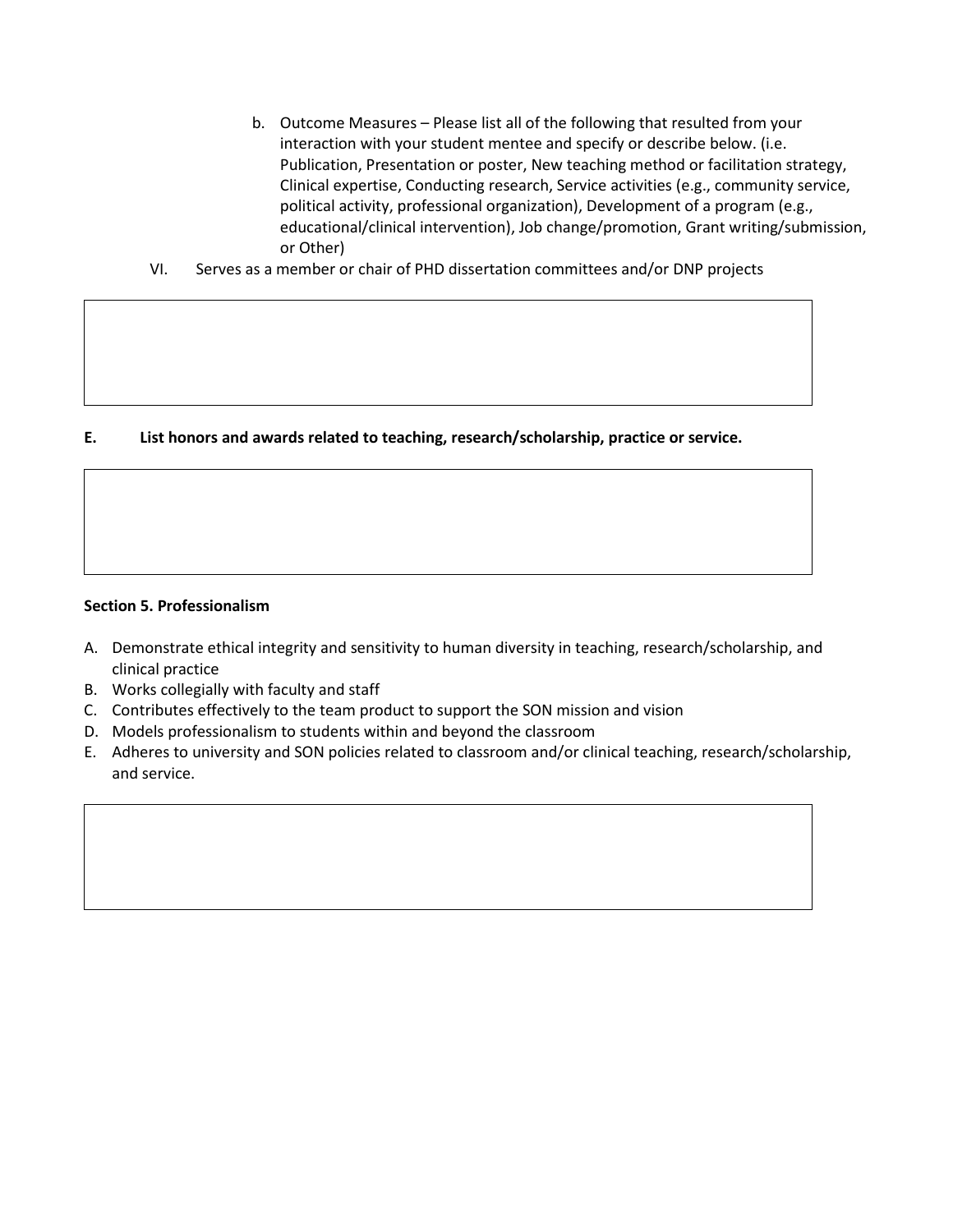#### **Section 6. Success Plan**

A. Provide a self-assessment narrative summarizing performance during the evaluation period. Please indicate the goals you established for the previous year in relationship to scholarship, teaching, practice and service. Were these goals met? What were some success and lessons learned?

B. Highlight what you consider your most significant accomplishments (limit to 3), your strengths (limit to 3) and areas for growth (limit to 3).

C. Please list your short-term goals (at least 2 not more than 4) and at least one measurable objective for the next, in priority order. Your goals should focus on teaching, scholarship, practice and/or service and be measurable and completed within the next academic year.

D. Please list your long-term goals (limit to 2) and at least one measurable objective for the next, in priority order. Your goals should be broad statements of a desired outcome in teaching, scholarship, practice or service that you plan to achieve in the next 3–5 years. Your objectives should be specific statements of desired outcomes that you will achieve in the next year.

**Section 7. Resources**